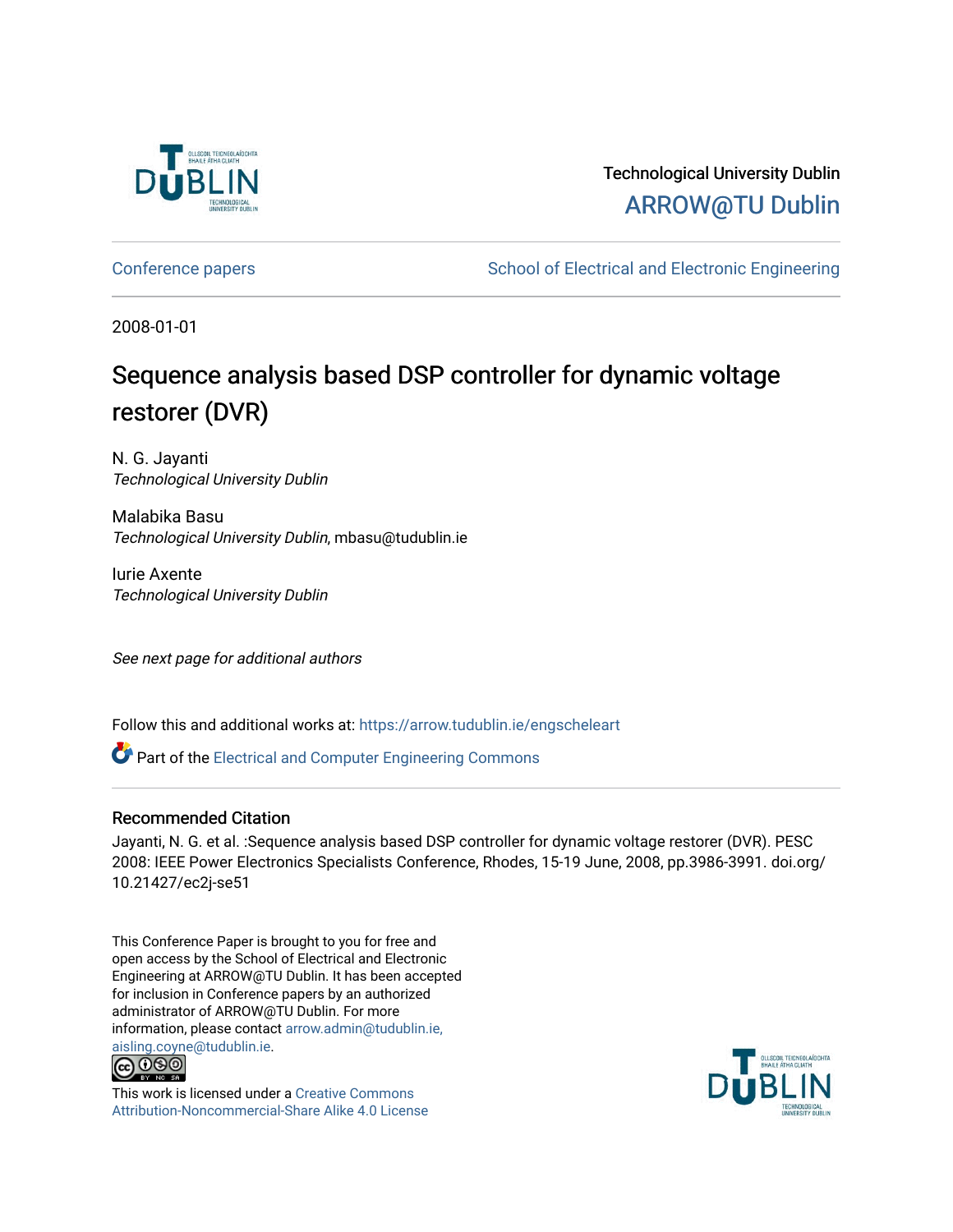### Authors

N. G. Jayanti, Malabika Basu, Iurie Axente, Kevin Gaughan, and Michael F. Conlon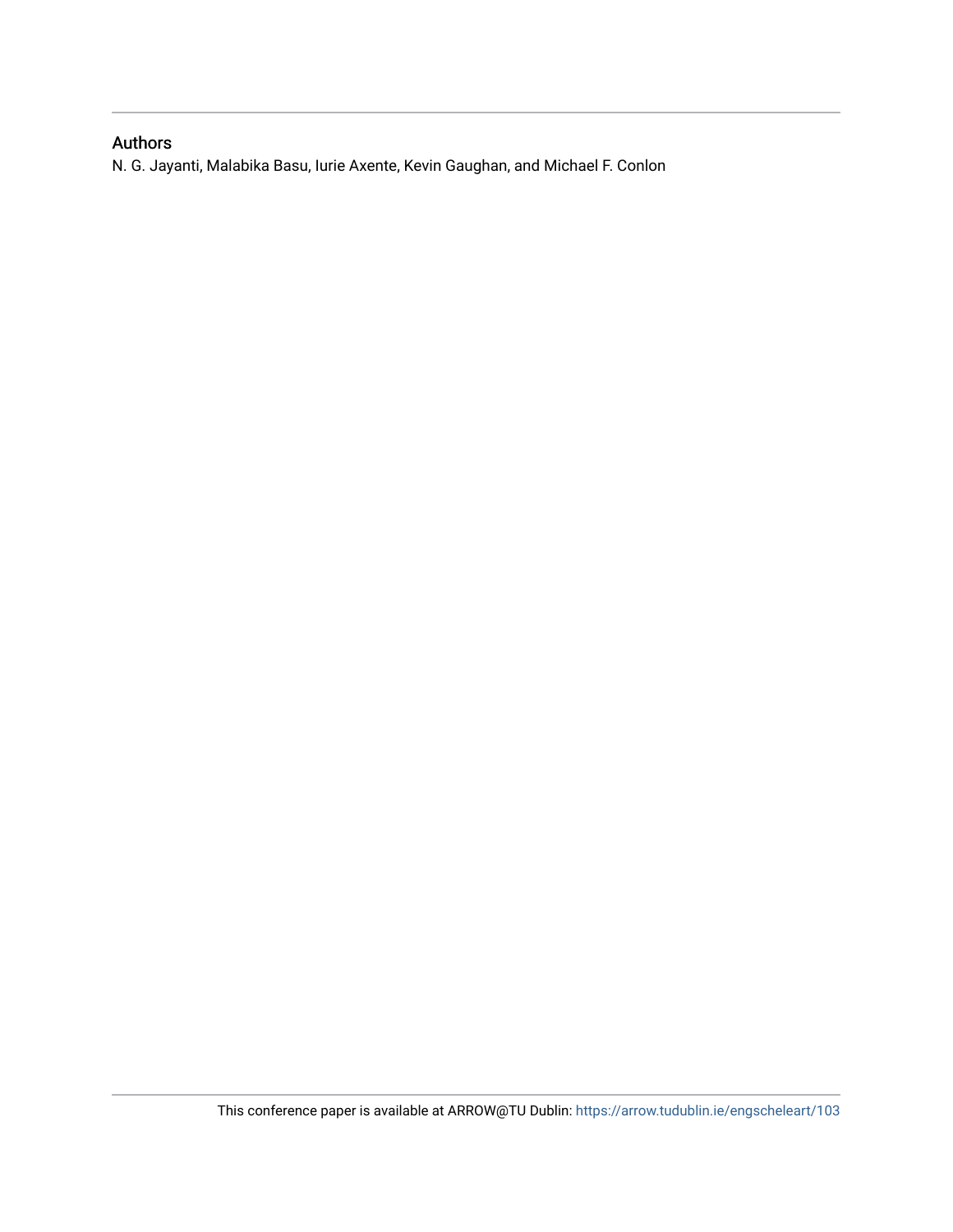# Sequence analysis based DSP controller for Dynamic Voltage Restorer (DVR)

Jayanti N. G., Malabika Basu\*, Iurie Axente, Kevin Gaughan and Michael F. Conlon

School of Electrical Engineering Systems Dublin Institute of Technology Kevin Street, Dublin-8, Ireland \* Corresponding author tel: +353 1 402 4996 email: mbasu@ieee.org

*Abstract***—The paper examines the behaviour of a Dynamic Voltage Restorer (DVR) under balanced/unbalanced supply voltage sag condition, and restricted DVR injection capability (e.g. limited to 50% of the supply voltage injection). Sequence components of the supply voltage are extracted to generate the reference injected voltage for the DVR. The control determines the maximum possible positive sequence injection within the capacity of the compensator to achieve balanced voltage conditions at the load terminals. The control is verified through simulation and experimentation. The control algorithm has been implemented in a TI320F2812 fixed point DSP and the effectiveness of the controller is verified in a three-phase, 10kVA DVR laboratory prototype. In a three-phase, 240 V system, balanced sag and sag with magnitude and phase unbalance have been created, which is successfully compensated by the DVR with the proposed controller.**

#### I. INTRODUCTION

 The Dynamic voltage restorer (DVR) offers sensitive voltage customers dynamic protection against system voltage disturbances originating from the incoming transmission/distribution system. DVRs could also form the series compensator part of Unified Power Quality Conditioners (UPQC) to serve the above purpose [1]. Typically a DVR/UPQC is installed at the service entry point of sensitive voltage zone to compensate for voltage disturbances like sag/swell or unbalance, such that the voltage across a critical load terminal is perfectly regulated [3]-[6]. In this paper a sequence based compensation strategy has been developed to compensate balanced or unbalanced incoming voltage to regulate the load voltage. The advantage of the scheme is that under all conditions of unbalance, the DVR controller is able to compensate the unbalance, even if the voltage capability of the DVR is limited by its rating, which may be decided by some other governing factors such as cost of the equipment, and/or over all UPQC rating.

 Fig. 1 shows the schematic diagram of a series compensated system for load voltage regulation. The DVR system consists of a three-phase voltage source converter (VSC), low pass filter and injection transformer. The DVR is designed such that the maximum balanced voltage sag compensation is restricted to 50% of the supply voltage. The DVR is controlled from a TMS320F2812 TI fixed point DSP controller. The detailed parameters of the test system are described in Section III.



Fig. 1. Power circuit of DVR

#### II. WORKING PRINCIPLE AND CONTROL OF DVR

#### *A. Working Principle of DVR*

 A DVR maintains the load voltage at a predetermined level during any source voltage abnormal conditions such as voltage sag/swell or distortion. The working principle of the DVR can be explained with the help of Fig. 2. Three phase voltage phasors Va1,Vb1 and Vc1 are balanced with 100% magnitude under normal operating condition. A fault in the upstream of the PCC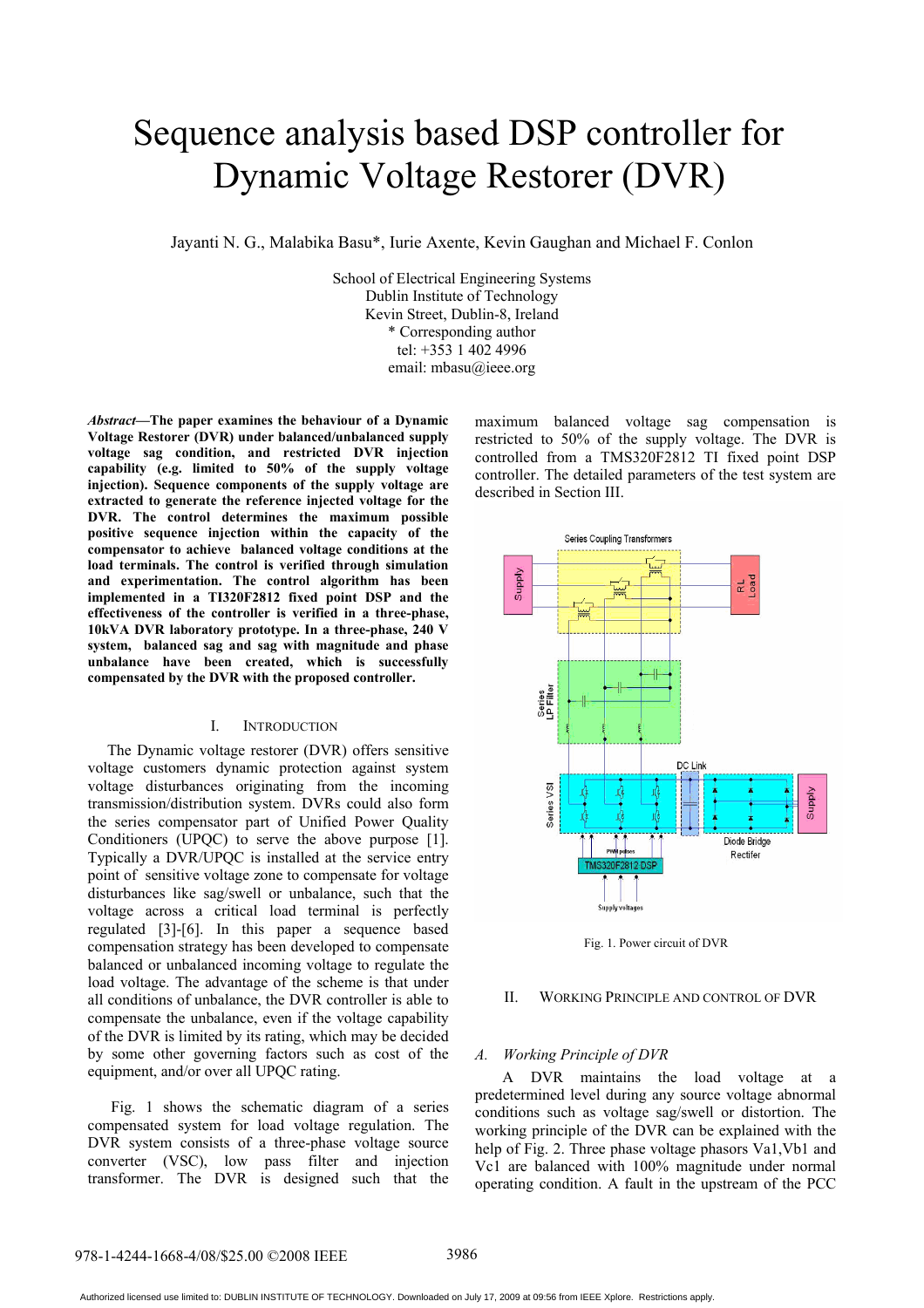can cause a balanced or unbalanced voltage disturbance at the PCC depending on the type of the fault.



Fig.2. Voltage Phasor

During an unbalanced fault situation, the phase voltage vectors may be altered to Va2, Vb2 and Vc2. The situation here is that of a typical line to line fault which does not involve grounding. The DVR can inject appropriate voltages Vinja, Vinjb and Vinjc in order to build a balanced three phase system of voltage vectors Different types of voltage compensation strategy are discussed [2]-[8]. In [7] an attempt has been made to reduce the system losses by keeping the exchange of real power between the DC link and supply to a minimum. This is achieved by injecting voltages in quadrature to the supply current. This type of DVR does not need any DC link support since no real power is involved in voltage injection. But during deeper sags, a high rating of inverter is necessary for compensatory action. The sequence component based analysis carried out in [8] suggests that the most economical voltage injection can be achieved by re-aligning the voltage vectors according to the positive sequence component.

#### *B. Sequence Component Control of DVR*

A sequence analysis based control strategy is adopted in this paper. The phase voltages are converted to balanced system of positive  $(V_1)$ , negative  $(V_2)$ , and zero $(V_0)$ sequence components. The DVR control aims to maintain the positive sequence component at a predetermined value and to reduce the negative sequence and zero sequence components to zero. The zero sequence component in the three phase three wire system considered here is zero. Therefore, the injected voltage *Vinj* of a particular phase can be written as the vector sum of reference voltage (*Vref*), positive (*V1*) and negative(*V2*) sequence voltages, as given in (1).

$$
\overrightarrow{Vinj} = \overrightarrow{Vref} - \overrightarrow{V_1} - \overrightarrow{V_2}
$$
 (1)

The *Vinj* adds to the source voltage to regulate the load voltage at the desired level. The voltage that can be injected by the DVR in order to establish a balanced three-phase system is determined by the rating of its inverter. If the desired magnitude of *Vinj* is beyond the capacity of the inverter of the DVR like one of the cases considered in this paper, it has to be limited to the maximum voltage capacity of the inverter. In case of a balanced voltage sag/swell, the negative sequence component will be zero. Therefore, only positive sequence in-phase injection of the voltage up to the maximum capacity of the DVR will maintain the balance in the load voltage with maximum possible amplitude (*Vmax*). But under severe voltage unbalance conditions, limiting the magnitude of the calculated *Vinj* will not ensure a balanced voltage condition at the load terminals. Therefore, it is necessary to determine the maximum amplitude and angle of injection of the voltage that can be injected in order to establish a system of balanced three phase load voltages with maximum possible amplitude. Determination of the appropriate *Vinj,* under restricted inverter rating is the key research question of this paper.

 The voltage to be injected which is the combination of positive and negative sequence is calculated. The phase which requires maximum injection is selected and following three possible cases of *Vinj* are defined in the control.

#### (1) *Vinj* <= *Vmax*

When calculated voltage magnitude is within the capability of the compensator, no further calculation is required. Thus injected voltage is the calculated voltage.

#### (2) *Vinj>Vmax* and *V2>Vmax*

When calculated voltage magnitude is higher than the maximum possible voltage and negative sequence magnitude is higher than the maximum possible voltage, maximum possible negative sequence voltage is injected.

#### (3) *Vinj>Vmax* and *V2<Vmax*

When calculated voltage magnitude is greater than *Vmax* but negative sequence magnitude is lower than *Vmax*, appropriate positive sequence magnitude has to be selected in order to keep the injected voltage magnitude equal to the maximum possible magnitude. The selection of positive sequence component is explained with the help of a phasor diagram shown in Fig. 3. *OA* is the voltage of one of the phases which requires maximum voltage injection during the fault. *OG* is the reference voltage set along the positive sequence component of that phase. The voltage *AG* has to be injected in order to establish the reference voltage in this phase. *AG* is the combination of positive (*EG*) and negative sequence (*AE*) components. In case the compensator is unable to inject *AG* and *AF* (*Vmax*) is the maximum possible injection to establish a balanced voltage condition, the positive sequence magnitude has to be reduced to *EF*. The magnitude *EF* that can be injected in this situation can be calculated from (2)-(5):

$$
|GD| = |AG| * \sin \beta \tag{2}
$$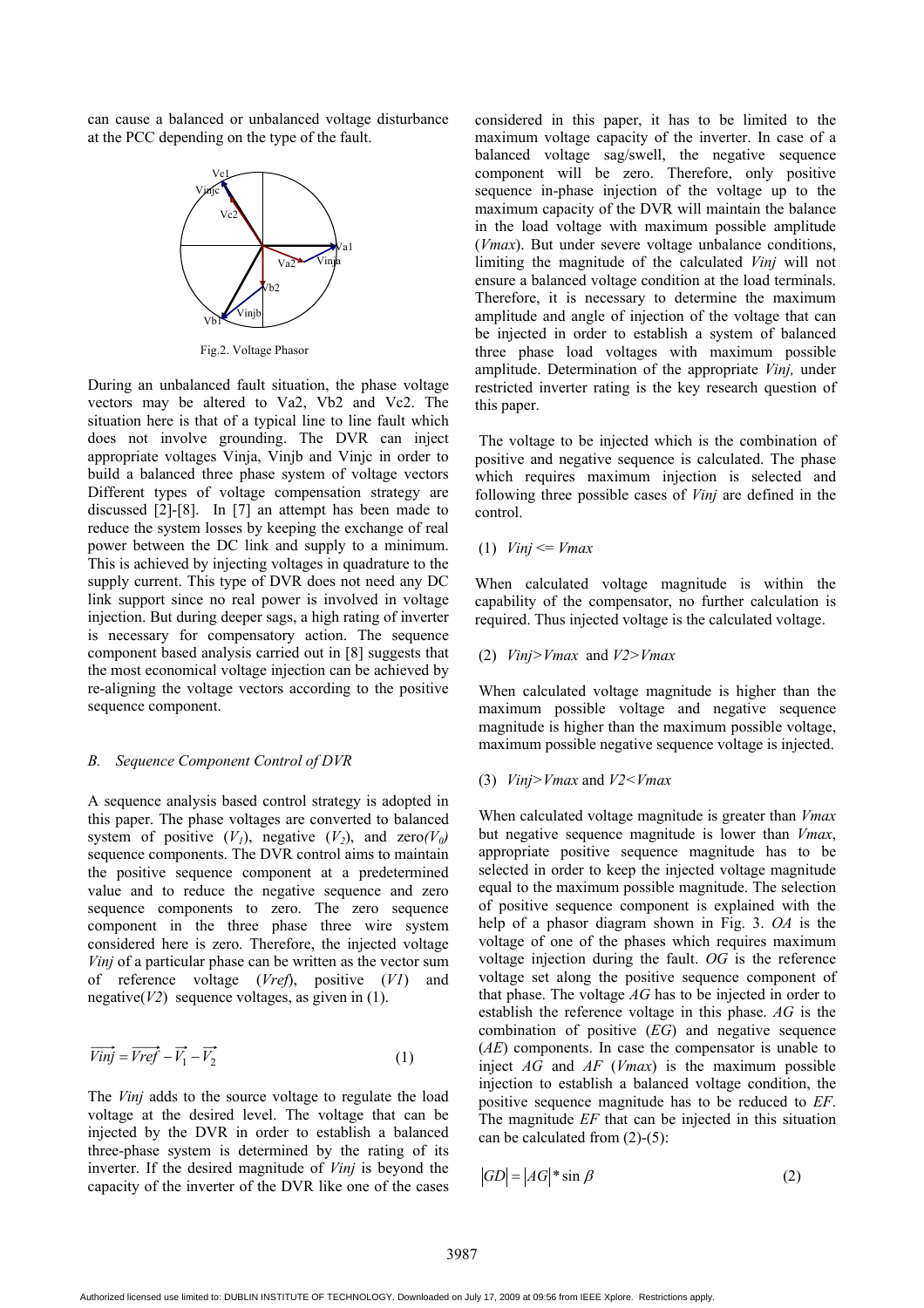$$
|AC| = \sqrt{|V \max|^2 - |GD|^2}
$$
 (3)

$$
|AB| = \sqrt{|AE|^2 - |GD|^2} \tag{4}
$$

$$
|BC| = |EF| = |AC| - |AB|
$$
\n(5)

Therefore injected voltage is restricted to combination of negative sequence component and reduced positive sequence component in all phases in order to stay within the limit of the compensator.



Fig. 3. Injected voltage vector calculation

#### III. SIMULATION AND EXPERIMENTAL SETUP

 The power circuit of the DVR is shown in Fig. 1. It consists of a three-phase full bridge voltage source inverter built with IGBT switches. It is connected in series with three-phase 240 V power system with 4kVA (130V:115V) single-phase transformers. A series low pass LC (1.245mH, 10μF per phase) filter is connected to remove the switching noise. The inverter has a 2200μF DC link capacitor (operating at 230 V, and powered by a diode bridge rectifier). A 2 kVA R-L load is connected for all tests. The voltage sag profiles are created with the help of California Instrument AC source unit.

 A detail simulation model of the system is developed in SimPowerSystem Toolbox of MATLAB/Simulink. The inverter, diode bridge rectifier, DC link, coupling transformers and low-pass filters are represented as in the actual experimental setup in the discrete model. Sine-PWM switching pulses are supplied to the inverter at 10kHz frequency.

 The control developed in Section II is implemented with a control optimised fixed-point TI DSP (TMS320F2812). A feed-forward control loop measures the source voltage continuously and it is compared with the reference voltage to be maintained at the load. The appropriate voltage to be injected is calculated and switching information is sent to the IGBT switches. The in-built PWM ports of the DSP provide switching pulses at 10 kHz frequency. The control block is given in Fig. 4.



Fig. 4. Control Block of DVR

Three phase voltages are sensed and converted to positive and negative sequence in-phase and quadrature components as shown in  $(6)$  –(8). The magnitude and phase angle of the positive and negative sequence components are calculated. The appropriate voltage to be injected is calculated as explained in section II.

$$
\begin{bmatrix} V_{dp} \\ V_{qp} \end{bmatrix} = \frac{2}{3} \begin{bmatrix} \sin(\omega t) & \sin(\omega t - 2\pi/3) & \sin(\omega t + 2\pi/3) \\ \cos(\omega t) & \cos(\omega t - 2\pi/3) & \cos(\omega t + 2\pi/3) \end{bmatrix} \begin{bmatrix} V_a \\ V_b \\ V_c \end{bmatrix}
$$
  
\n(6)  
\n
$$
\begin{bmatrix} V_{dn} \\ V_{qn} \end{bmatrix} = \frac{2}{3} \begin{bmatrix} \sin(\omega t) & \sin(\omega t + 2\pi/3) & \sin(\omega t - 2\pi/3) \\ \cos(\omega t) & \cos(\omega t + 2\pi/3) & \cos(\omega t - 2\pi/3) \end{bmatrix} \begin{bmatrix} V_a \\ V_b \\ V_c \end{bmatrix}
$$
  
\n(7)

The positive and negative sequence components which are transformed to DC in (6) and (7) are extracted with the help of a moving average filter (acts as a low pass filter) over a period of one power frequency cycle as shown in (8).

$$
V_{d,q, pos,neg} = \frac{1}{T} \int_{t-T}^{T} V_{dp,qp,dn,qn} dt
$$
\n(8)

$$
\left|V_{pos,neg}\right| = \sqrt{V_{dpos,neg}^2 + V_{qpos,neg}^2}
$$
\n(9)

$$
\angle_{pos,neg} = \tan^{-1} \left( \frac{V_{qpos,neg}}{V_{dpos,neg}} \right) \tag{10}
$$

$$
V_{inj} = \left| V_{ref} - V_{pos} \right| \angle_{pos} - \left| V_{neg} \right| \angle_{neg}
$$
 (11)

The slight variation in the system frequency is taken care by a software phase locking, in which the interrupt generating register period is adjusted according to the zero crossing of the system voltage detected in the software.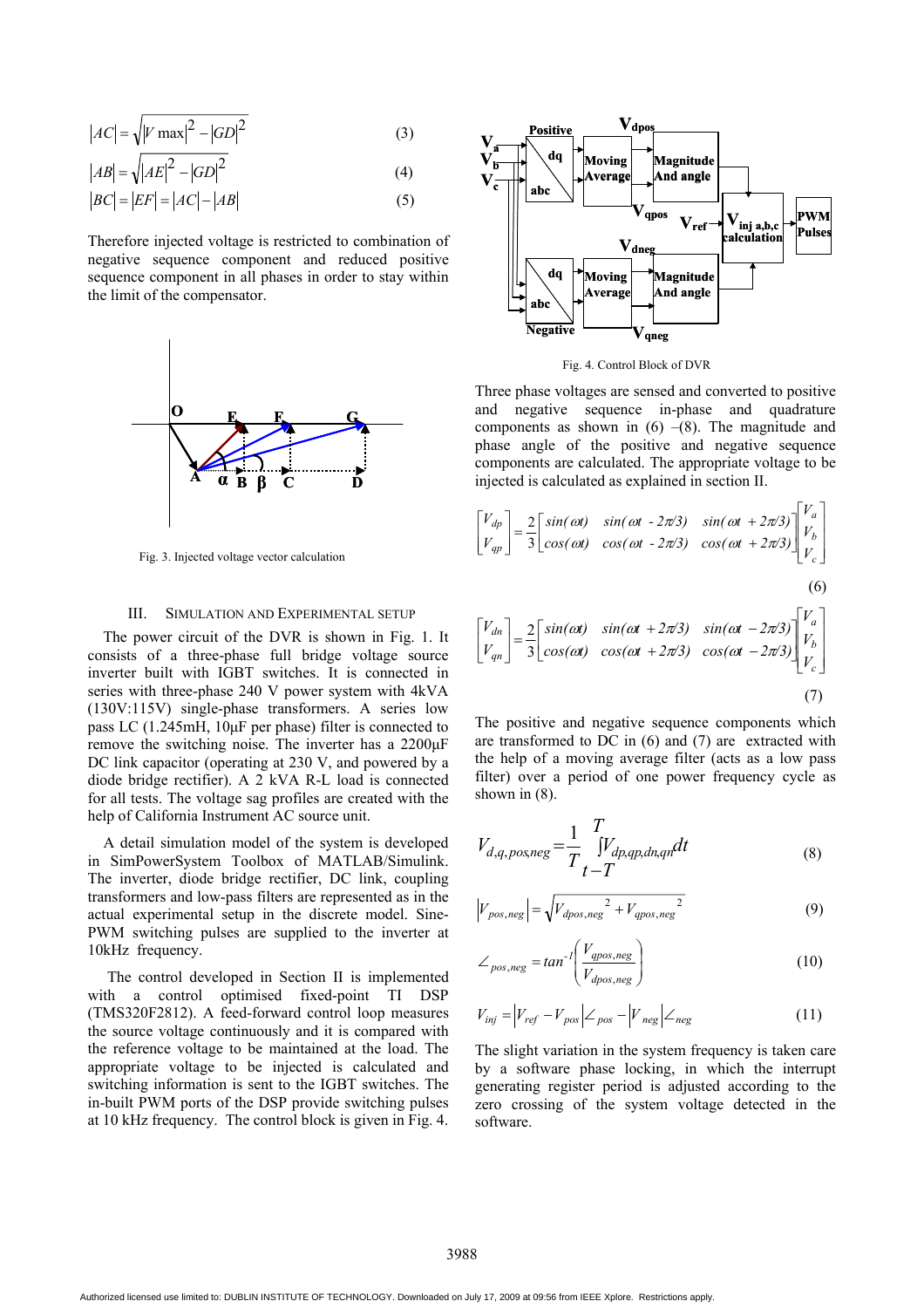#### IV. RESULTS

#### *A. Simulation Results*

 A 30% balanced voltage sag is created at 0.1 sec and cleared at 0.3 sec. 140V rms is the reference voltage at the load terminals. The load voltage is maintained at 140V during the sag period with the help of DVR. The source voltage, load voltage and the injected voltage are shown in Fig. 5.



Fig. 5. Source, load and injected voltage during a balanced sag (simulation)

Fig. 6 shows the phase A source, load and the injected voltages. The injected voltage is in-phase with the source voltage. The DC link is supported by a diode bridge rectifier to carry out appropriate in-phase injection.



Fig.6. A phase source, load and injected voltage (simulation)

Fig. 7 shows the source, load and injected voltage when a unbalanced voltage sag is created.  $(V_a = 90\sqrt{2}\angle 0^\circ, V_b = 90\sqrt{2}\angle -90^\circ, V_c = 127.3\sqrt{2}\angle 135^\circ).$ 

The appropriate voltages in different phases are injected to balance the system and mitigate the voltage sag.



Fig.7. Source, load and injected voltage during a unbalanced sag (simulation)

#### *B. Experimental Results*

The source voltage is reduced to 90V rms from 140V rms to create a balanced sag condition. 50 V rms is injected from the DVR to maintain the load voltage constant. The source, injected and load voltages can be seen in Fig. 8.



Fig. 8. Source, injected and load voltage during a balanced sag (experiment)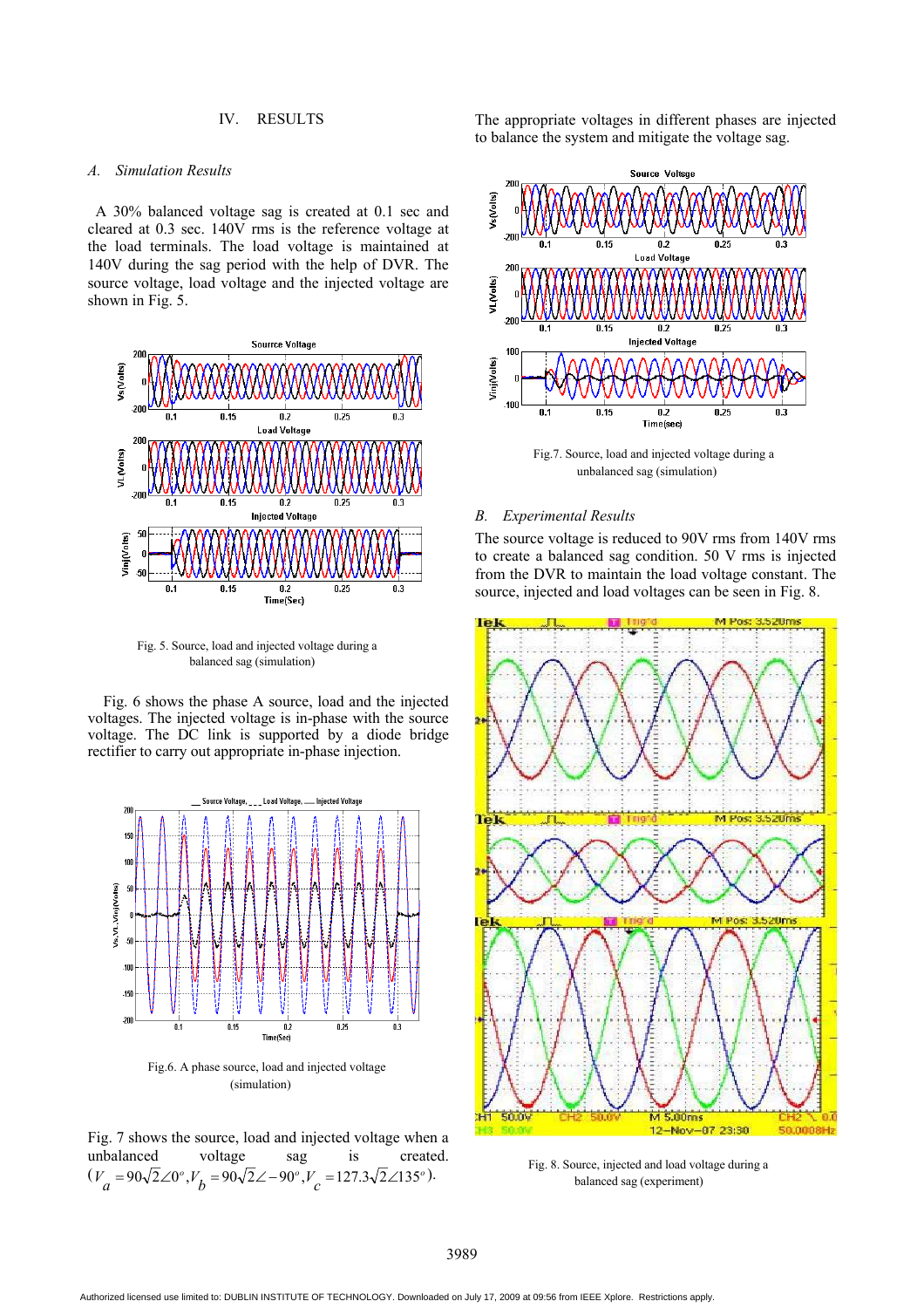Fig. 9 shows the load voltage transients during voltage sag. It is compensated within 3 power cycles which can be observed in Fig. 9.



Fig. 9. Load voltage transients during voltage sag (experiment)

The source, injected and load voltage during an unbalanced sag is shown in Fig.10. The a,b,c voltages are as given above for the simulation.



Fig . 10. Source, injected and load voltage during a unbalanced sag (experiment)

The results shown in Fig. 11 represent the compensator action under a limited injection condition. The unbalance voltage profile created is

$$
V_a = 45\sqrt{2}\angle 0^\circ, V_b = 45\sqrt{2}\angle -90^\circ, V_c = 63\sqrt{2}\angle 135^\circ
$$

In order to verify the controller capability, the maximum compensator voltage is limited to 50% of the nominal voltage (70V rms). Therefore It is not in the capacity of the compensator to provide 100% magnitude compensation. Since negative sequence magnitude is lower than the maximum limit of the voltage, perfect voltage balance at the load terminals is restored. Fig 11 shows the source, injected and load voltages.



Fig. 11. Source, injected and load voltage during a unbalanced sag with limited injection (experiment)